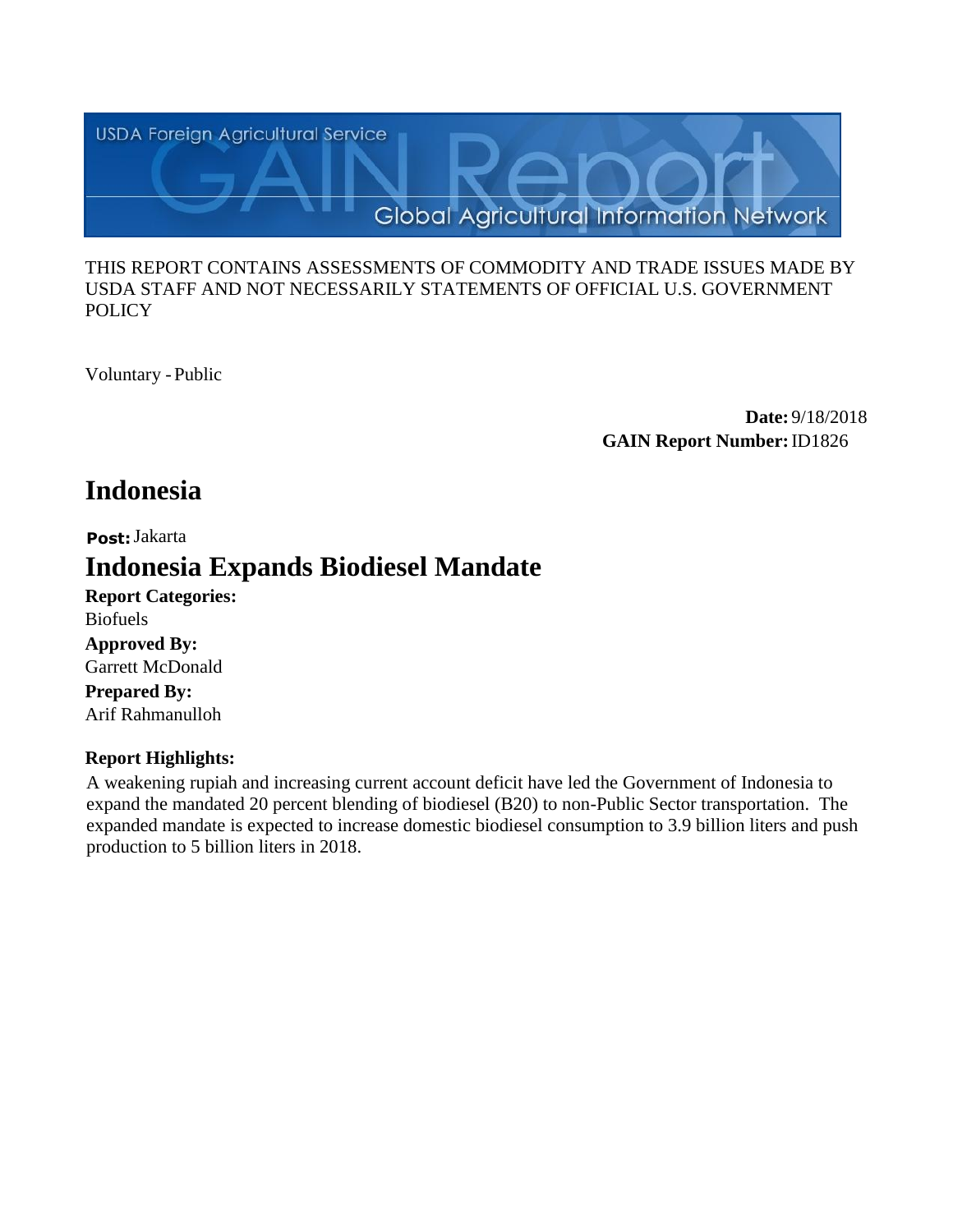#### **Background**

On August 23, 2018 the Government of Indonesia (GOI), Ministry of Energy and Mineral Resources (MEMR) issued regulation 41/2018 expanding the use of biodiesel to the non-Public Sector Obligation (non-PSO) for transportation use. Regulation 41/2018 appoints biodiesel suppliers, allocates volume for each supplier based on total capacity, details procurement and payment mechanisms, specifies reporting requirements, and describes oversight and penalty for non-compliance. Concurrently, GOI also issued Presidential Decree 66/2018, which allows funds collected through the Crop Estate Plantation Fund Agency (BDPKS) to be used to cover the production cost differential between biodiesel and diesel for the non-PSO sector. Previously, these funds were only allowed to cover production cost differential in the PSO sector. More information on Indonesia biofuels can be found [here.](https://gain.fas.usda.gov/Recent%20GAIN%20Publications/Biofuels%20Annual_Jakarta_Indonesia_8-13-2018.pdf)

The updated MEMR announcement for biodiesel procurement for the remainder of 2018 is as follows:

| <b>Segment</b> | <b>No Biodiesel</b><br><b>Producers</b> | <b>No of Fuel</b><br><b>Retailers</b> | <b>Total volume</b><br>allocation<br>(million liters) | <b>Delivery Period</b> |
|----------------|-----------------------------------------|---------------------------------------|-------------------------------------------------------|------------------------|
| PSO            |                                         |                                       | 1950                                                  | May-December 2018      |
| Non-           | ۱9                                      |                                       | 940                                                   | September-             |
| PSO            |                                         |                                       |                                                       | December 2018          |

Source: MEMR

## **A Weakening Currency, Increasing CAD and Higher CPO Stocks**

Indonesia's new policy on expanded biodiesel usage coincides with increasing global economic headwinds that have been battering the currency, enlarging the current account deficit (CAD), and increasing domestic crude palm oil (CPO) stocks. GOI forecasts the CAD to reach \$25 billion by the end of 2018, a result of increased imports and higher fuel prices. A strengthening dollar and increasing concerns over debt in other emerging economies has further contributed to a ten percent depreciation in the Indonesian rupiah (IDR) since the start of 2018.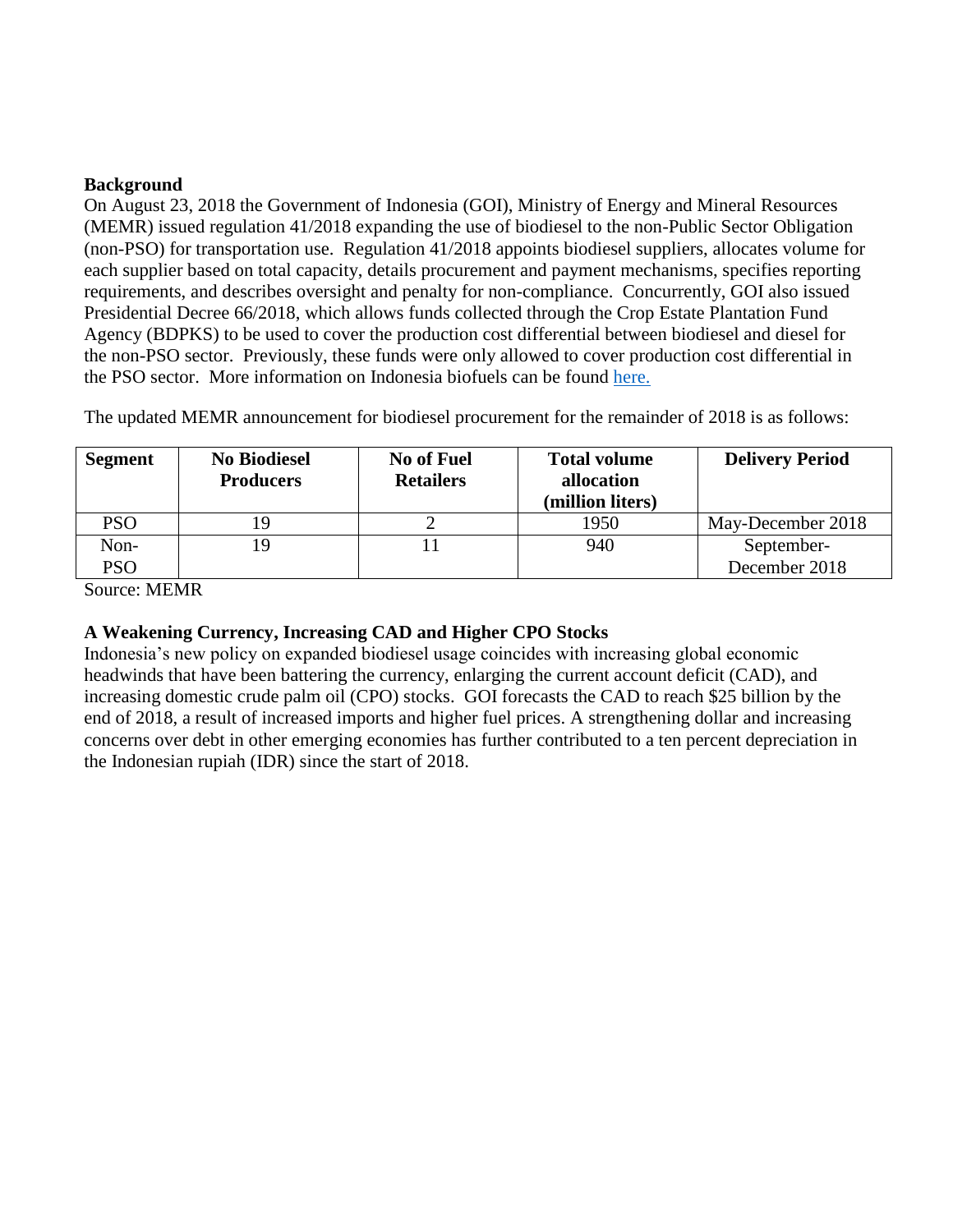

*Figure 1: USD - IDR Exchange Rate, year to date*

Source: Bank of Indonesia

In July 2018, the Indonesian Palm Oil Producer Association (GAPKI) reported that since January CPO stocks had risen 35 percent to 4.9 million tons. Stocks increased due to production growth, combined with a 4 percent decrease in exports.

In addition to expanding biodiesel consumption to reduce volumes of higher priced diesel imports, GOI has also increased interest rates three times since the start of 2018 and recently increased an import withholding tax that requires importers to pay upfront taxes of up to 10 percent on over 1,100 consumer goods. Thus, the expanded mandate for biofuels should be seen as part of a larger GOI strategy to stabilize the currency, reduce the trade deficit, and to support a palm oil industry, which is likely to continue facing burgeoning supplies for the next several years.

## **Opportunities and Challenges**

An increasing price disparity between palm oil and diesel has presented an opportunity for Indonesia's biodiesel producers. The disparity has led to increased discretionary blending, especially in important export markets such as China. According to GAPKI, biodiesel exports to China reached 185,000 tons in June and 210,000 tons in July 2018. Industry sources also suggest China's purchases are at least partly driven by a push from GOI to Chinese leaders to help reduce the current trade deficit, and thus are expected to continue well into 2019.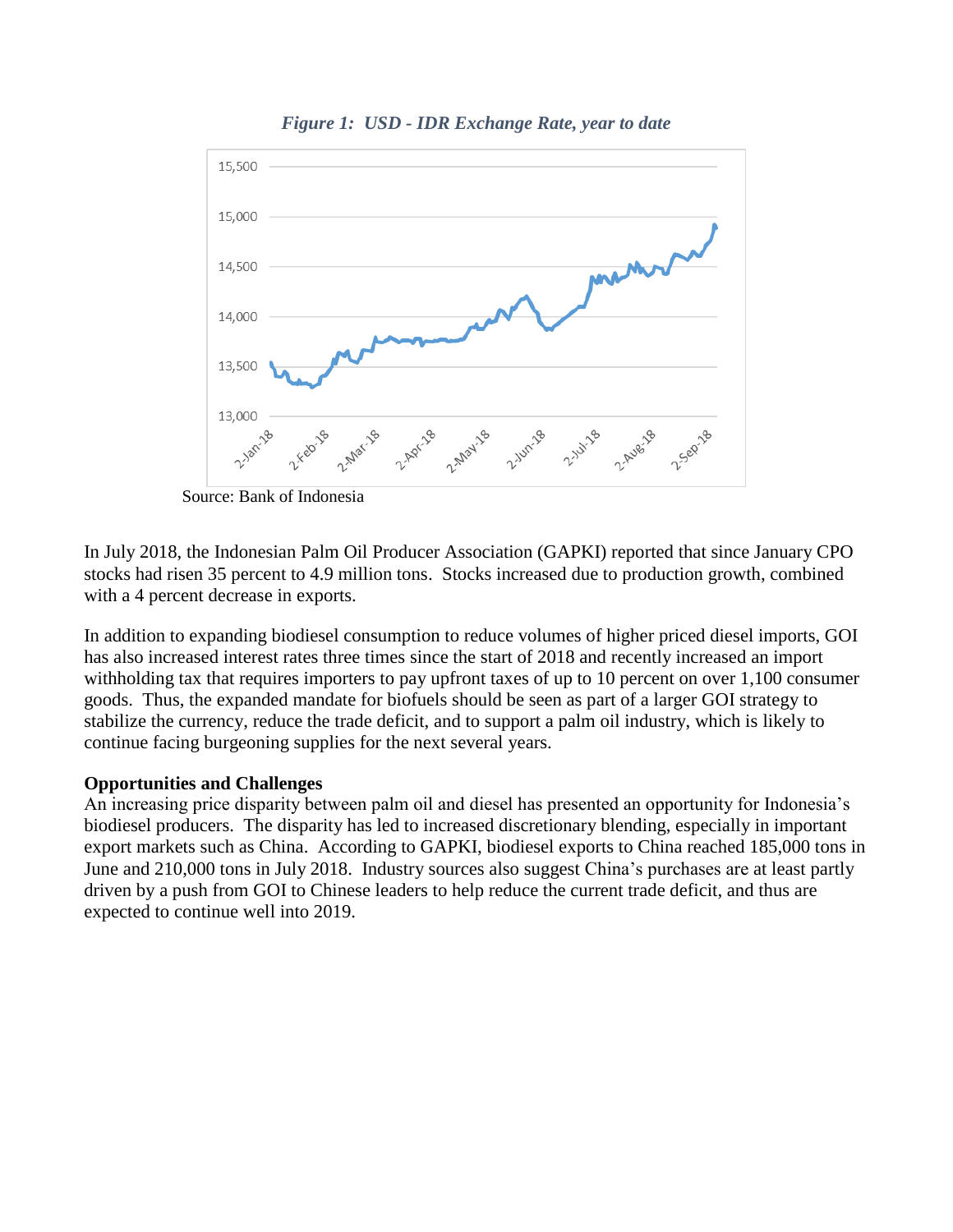

*Figure 2: Diesel vs Palm Oil Price (USD per ton) 2017-2018*

Source: EIA, Worldbank

Some businesses, including the Association of Indonesian Automotive Manufacturers (GAIKINDO), have expressed concern that extending B20 to the non-PSO sector may result in higher maintenance costs for vehicle fleets as mishandling and storage of biodiesel will contribute to quality issues.

Assuming successful implementation and available support from CPO funds, the expanded biodiesel mandate is expected to increase biodiesel production to 5 billion liters in 2018 and 5.8 billion liters in 2019. The biodiesel use in non-PSO sector implies additional palm oil consumption up to 865,000 tons in 2018 and about 2.5 million tons in 2019.

| <b>Biodiesel (Million Liters)</b>           |          |                |        |        |          |          |                |                 |              |              |
|---------------------------------------------|----------|----------------|--------|--------|----------|----------|----------------|-----------------|--------------|--------------|
| Calendar Year                               | 2009     | 2010           | 2011   | 2012   | 2013     | 2014     | 2015           | 2016            | 2017         | 2018f        |
| <b>Beginning Stocks</b>                     | 15       | 22             | 16     | 29     | 27       | 11       | 559            | 1,009           | 1,181        | 1,839        |
| <b>Production</b>                           | 330      | 780            | 1,812  | 2,270  | 2,950    | 3,962    | 1,653          | 3,656           | 3,416        | 5,000        |
| <b>Imports</b>                              | 0        | $\Omega$       | 0      | 5      | 24       | $\Omega$ | $\Omega$       | 0               | <sup>0</sup> | $\Omega$     |
| <b>Exports</b>                              | 204      | 563            | 1,440  | 1,608  | 1,942    | 1,569    | 343            | 476             | 187          | 1,500        |
| <b>Consumption</b>                          | 119      | 223            | 359    | 669    | 1,048    | 1,845    | 860            | 3,008           | 2,572        | 3,940        |
| <b>Ending Stocks</b>                        | 22       | 16             | 29     | 27     | 11       | 559      | 1,009          | 1,181           | 1,839        | 1,399        |
| <b>BalanceCheck</b>                         | $\Omega$ | $\overline{0}$ | 0      | 0      | $\Omega$ | 0        | $\overline{0}$ | 0               | 0            | $\mathbf{0}$ |
| <b>Production Capacity (Million Liters)</b> |          |                |        |        |          |          |                |                 |              |              |
| Number of Biorefineries                     | 20       | 22             | 22     | 22     | 26       | 26       | 27             | 30 <sup>1</sup> | 32           | 31           |
| Nameplate Capacity                          | 3,128    | 3,921          | 3,921  | 4,881  | 5,670    | 5,670    | 6,887          | 10,898          | 11,547       | 11,357       |
| Capacity Use (%)                            | 10.5%    | 19.9%          | 46.2%  | 46.5%  | 52.0%    | 69.9%    | 24.0%          | 33.5%           | 29.6%        | 44.0%        |
| Feedstock Use for Fuel (1,000 MT)           |          |                |        |        |          |          |                |                 |              |              |
| Crude Palm Oil (CPO)                        | 304      | 718            | 1,667  | 2,088  | 2,714    | 3,645    | 1,521          | 3,363           | 3,143        | 4,600        |
| <b>Market Penetration (Million Liters)</b>  |          |                |        |        |          |          |                |                 |              |              |
| Biodiesel, on-road use                      | 95       | 178            | 287    | 535    | 838      | 1,476    | 665            | 2,621           | 2,272        | 3,590        |
| Diesel, all surface transport               | 24,216   | 27,125         | 26,030 | 29,528 | 28,649   | 27,220   | 25,433         | 24,307          | 25,666       | 26,146       |
| Blend Rate (%)                              | 0.4%     | 0.7%           | 1.1%   | 1.8%   | 2.9%     | 5.4%     | 2.6%           | 10.8%           | 8.9%         | 13.7%        |
| Diesel, total use                           | 33,625   | 36,450         | 37,497 | 37,743 | 36,124   | 34,651   | 30,912         | 28,974          | 29,264       | 29,557       |

|  |  | <b>Production, Supply and Demand Statistics</b> |
|--|--|-------------------------------------------------|
|  |  |                                                 |

Source: MEMR, GTA, Post estimation